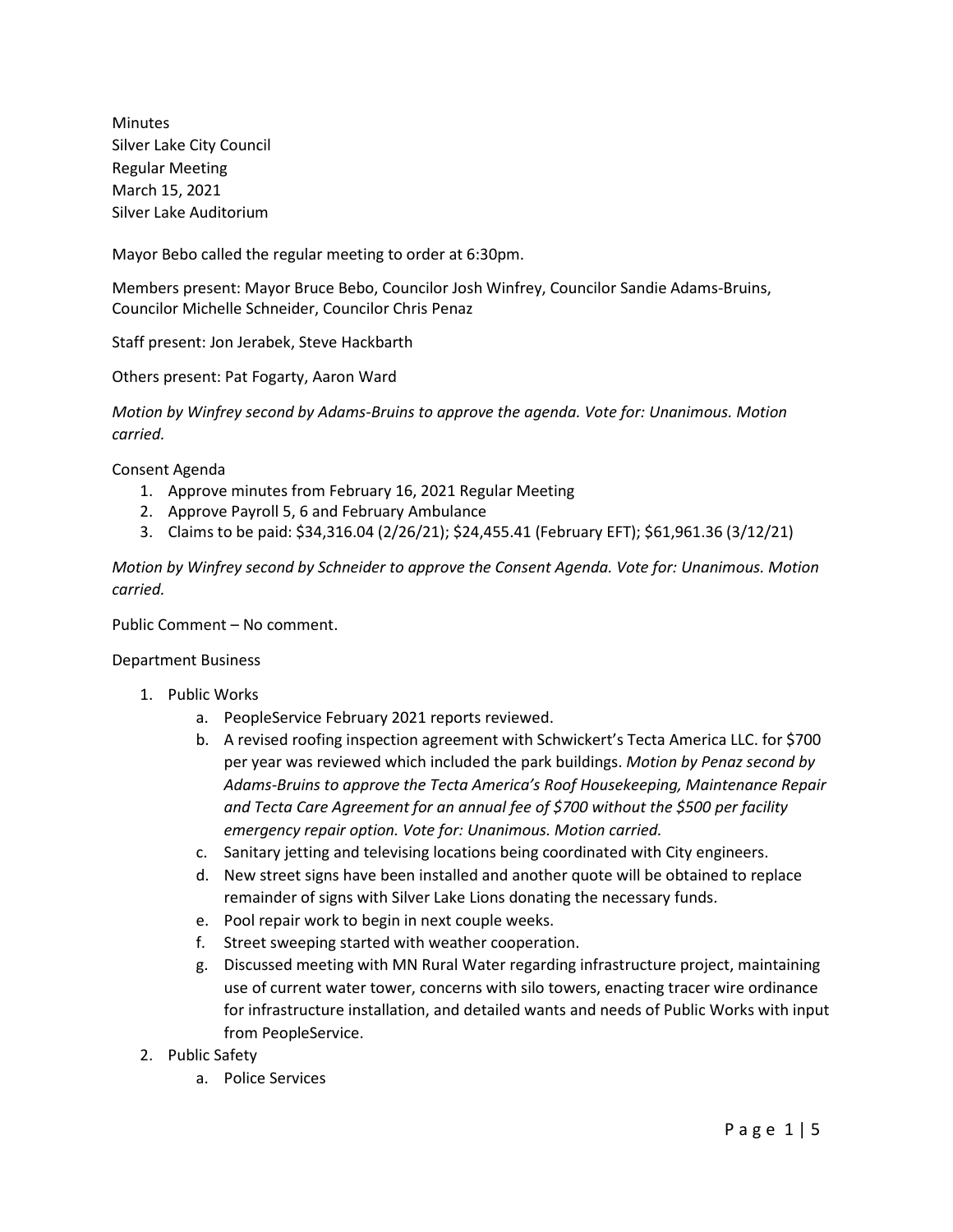- i. Reviewed February event totals and the 165.5 hours provided by McLeod County Sheriff's Office
- ii. Chief Deputy Aaron Ward was present to answer questions regarding service, contract hours, and youth interaction. Ward estimated that the Sheriff's Office would be able to reach the contracted 50 hours per week later this summer or fall as they are looking to hire deputies.
- b. Fire Department
	- i. Total calls for February were 17.
	- ii. First Responders recertification in April.
	- iii. Self-contained breathing apparatus (SCBA) physicals in April.
	- iv. Request to accept the resignation of Firefighter Jennifer Venier. Venier to retire after ten years on the department. *Motion by Adams-Bruins second by Schneider to approve the resignation of Firefighter Jennifer Venier effective March 29, 2021. Vote for: Unanimous. Motion carried.*
- c. Ambulance
	- i. Total calls including transports, ALS, standby, and no-transport were 16.
	- ii. Request to approve hire of three EMT trainees pending EMT certification. *Motion by Adams-Bruins second by Schneider to approve Ashley Forcier for hire as EMT pending EMT certification. Vote for: Unanimous. Motion carried. Motion by Adams-Bruins second by Penaz to approve Chelsea Bayerl for hire as EMT pending EMT certification. Vote for: Unanimous. Motion carried. Motion by Adams-Bruins second by Winfrey to approve Zoe Edlund for hire as EMT pending EMT certification. Vote for: Unanimous. Motion carried.*
	- iii. Discussed fundraising plans, service territory, and Hale Township donation shortfall.
- 3. Municipal Liquor Store
	- a. Sales for February were \$47,932.97 with a profit of \$3,652.16. Year-to-date sales were \$87,544.37 with a profit of \$6,733.30.
	- b. Resolution 21-13: Resolution Authorizing Transfer from Auditorium Fund to Municipal Liquor Fund. Ice Golf was held at Auditorium due to MLS capacity issues related to COVID-19. The amount of \$1,033.71 to be transferred after expenses were deducted from the event bar sales of \$1,703. *Motion by Schneider second by Adams-Bruins to approve Resolution 21-13. Vote for: Unanimous. Motion carried.*
	- c. Request to approve Car and Bike Show on May 22, 2021 from noon to 7pm with closure of Main Street from Lake Avenue to Thomas Avenue. *Motion by Schneider second by Adams-Bruins to approve the Car and Bike Show on May 22, 2021 from noon to 7pm. Vote for: Unanimous. Motion carried.*
	- d. Request to approve hire of Joe Ebert as part-time Bartender. *Motion by Schneider second by Adams-Bruins to approve Joe Ebert as part-time Bartender starting at \$10.79 per hour pending successful drug screen and background check. Vote for: Unanimous. Motion carried.*
	- e. Request to approve a new Auditorium Rental Lease. A security and cleaning deposit of \$100 was added to the lease. *Motion by Schneider second by Winfrey to approve the Auditorium Rental Lease. Vote for: Unanimous. Motion carried.*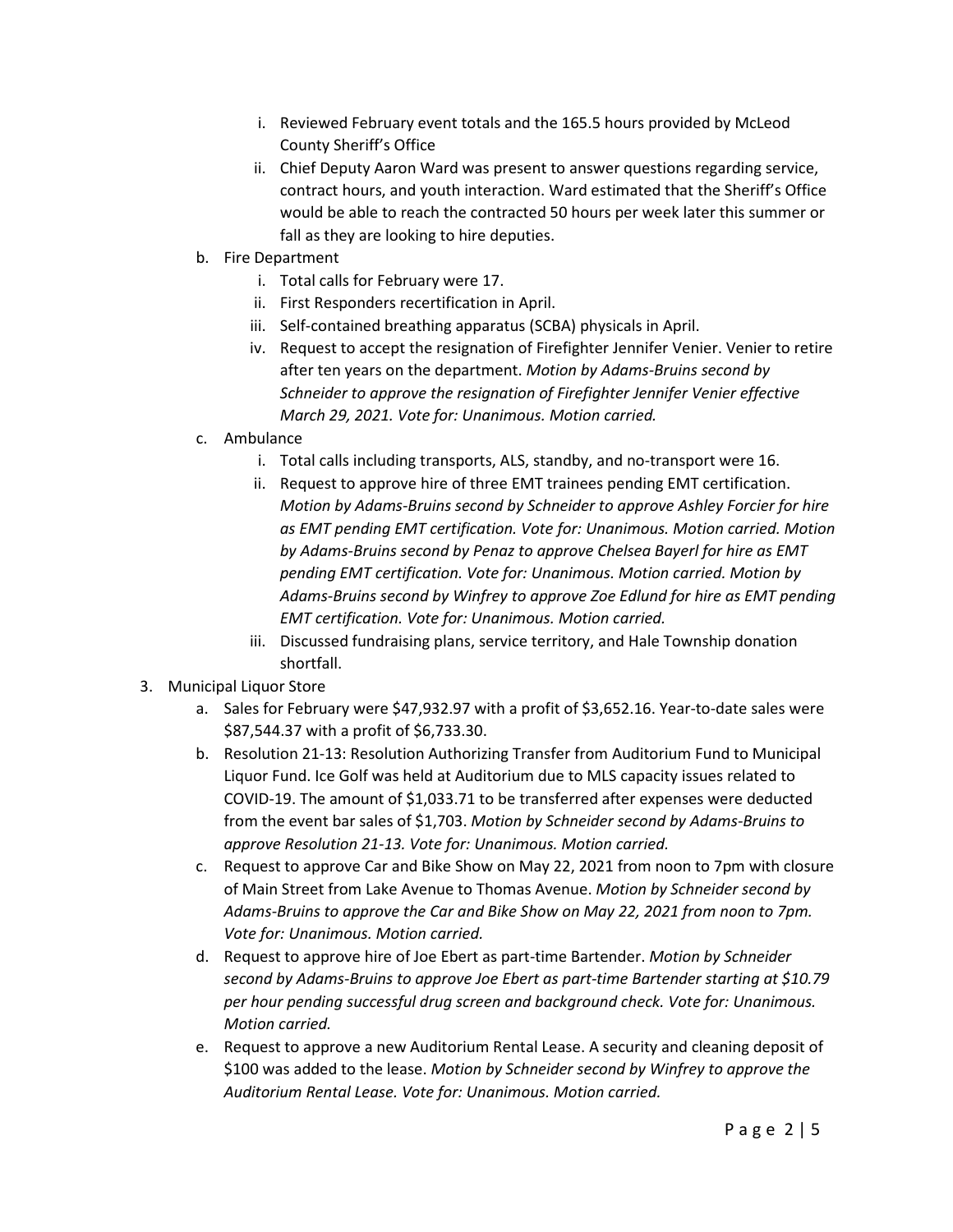- 4. Community Development
	- a. Planning Commission met on March 9.
		- i. Discussed Main Street lots and interested developer. Developer is not currently looking to purchase lots. *Motion by Winfrey second by Schneider to approve Clerk Jerabek to select a commercial realtor with a maximum 1-year listing agreement. Vote for: Unanimous. Motion carried.*
		- ii. Planning Commission recommended two campground layout options with one larger loop and one smaller loop. Council discussed possible future costs and maintenance and having final plan approval. *Motion by Adams-Bruins second by Schneider to approve the larger loop plan for the proposed campground. Vote for: Unanimous. Motion carried.*
		- iii. A non-profit continues to review option of hosting City-sponsored farmers market.
		- iv. Variance application received for building residential home on vacant lot with less square footage than required by City Zoning Ordinance. Public Hearing scheduled for April 13, 2021 at 7pm.
	- b. Parks, Pool and Recreation items reviewed including: rates, facility and equipment needs, signups for lessons and programs, and maintenance. Council discussed lease renew for John Deere mower and three-point hitch and blade attachments. *Motion by Winfrey second by Penaz to approve lease renew for John Deere mower for not to exceed amount of \$2,500. Vote for: Unanimous. Motion carried.*
	- c. Pola-Czesky Days to be held July 30, 31 and August 1.
- 5. Administration
	- a. Reviewed February Treasurer's Report.
	- b. Auditor performed in-person fieldwork and will present audit at Council meeting on April 19.
	- c. A MN Gambling Permit was approved for the Silver Lake Pool and Parks Organization for a raffle to be held August 1, 2021.
	- d. Council reviewed request by Joe and Rachel Yates for City to pay cost of materials for a drain tile to be installed at 217 Century Lane NE. The Council reviewed a topography map, discussed the tile being for private use, and questioned the history of the water issue on the lot. *Motion by Adams-Bruins second by Winfrey to deny the request to pay the estimated \$400 cost of the materials for the drain tile with the City not involved in the private matter. Vote for: Unanimous. Motion carried.*

#### Old Business

- 1. Preliminary Engineering Report
	- a. Resolution 21-14: Resolution Authorizing the City Clerk to File an Application with the Minnesota Management and Budget Office for the Purpose of the Infrastructure Improvement Project. Resolution would allow for City to apply for state bonding dollars as the City looks at all options to fund the infrastructure project. *Motion by Winfrey second by Penas to approve Resolution 21-14. Vote for: Unanimous. Motion carried.*
- b. Cleveland Street Lift Station Site. Meeting closed from 8:32pm to 8:52pm pursuant to MN Statute Chapter 13D.05 to consider an offer for the purchase of property. *Motion by Penaz second by Adams-Bruins to enter into a purchase agreement with Brian and Tiffany Mikolichek*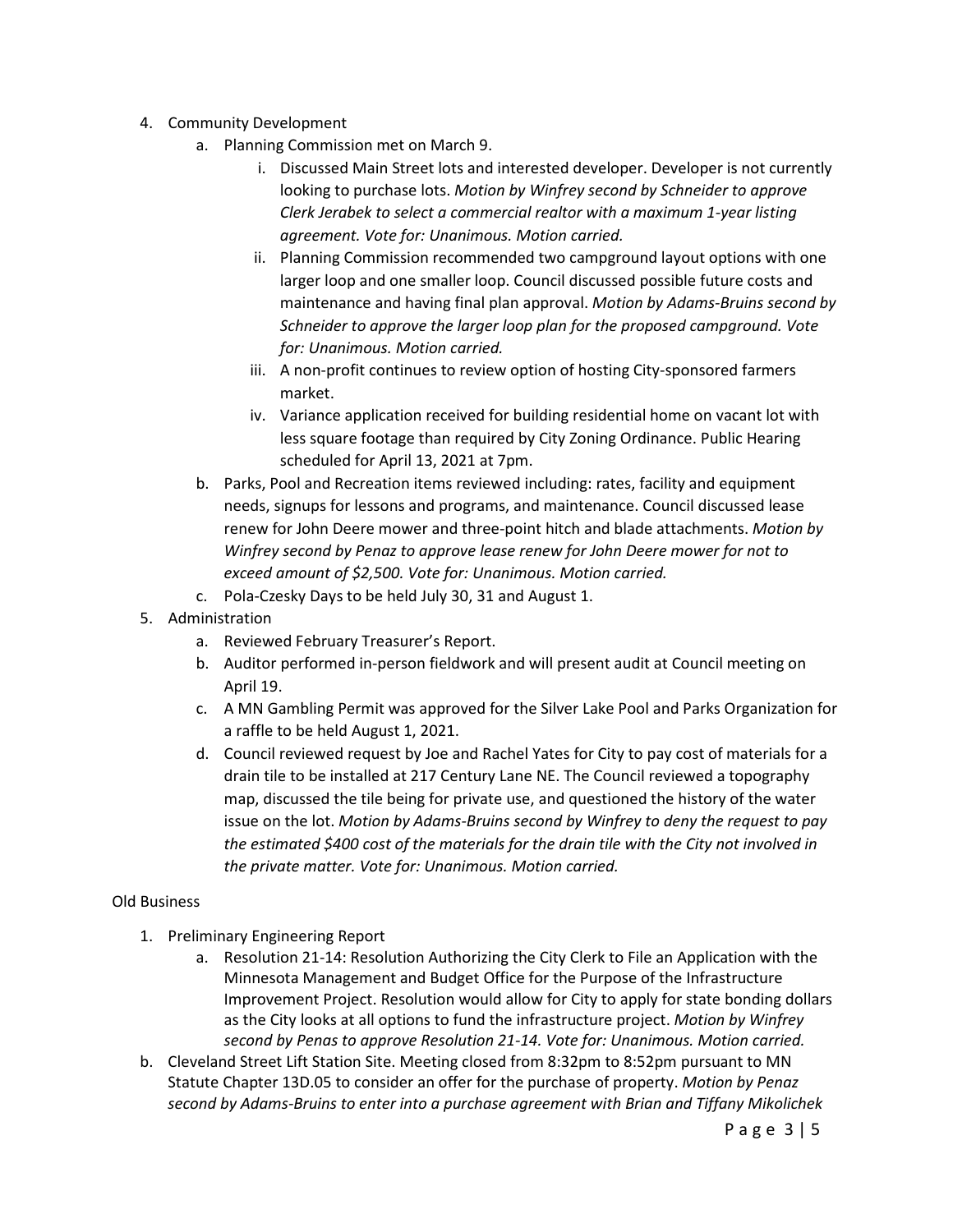*for property 19.053.0270 in the amount of \$25,000 for a future lift station site. Vote for: Unanimous. Motion carried.* 

- 2. Local State of Emergency Review. The Council discussed the ongoing state of emergency due to COVID-19 and to maintain the local state of emergency.
- 3. Sidewalk Ordinance Review. The Council reviewed options to limit sidewalks to be cleared to sections of Main Street, Grove Avenue, Lake Avenue, Cleveland Street, and Thomas Ave, to abandon sidewalks during winter months, or to maintain current ordinance. After discussion, the Council decided to maintain the current ordinance and asked that City Hall and Public Works communicate effectively on ensuring compliance.
- 4. Resolution 21-10: Resolution Approving Property/Casualty Insurance Premiums. The 2021 Property/Casualty premiums through the League of MN Cities Insurance Trust was quoted at \$27,337. The City budgeted \$29,550 for 2021. *Motion by Penaz second by Adams-Bruins to approve Resolution 21-10. Vote for: Unanimous. Motion carried.*
- 5. Multi-Unit Certificate Review. The apartment building at 104 Grove Ave S submitted an application to obtain a Multi-Unit Housing Certificate after theirs was revoked in May 2019. The owner has completed all items required by the City. The certificate would allow six out of the eight units to be rented as two are uninhabitable. *Motion by Adams-Bruins second by Winfrey to approve the Multi-Unit Housing Certificate for 104 Grove Ave South. Vote for: Unanimous. Motion carried.*

#### New Business

- 1. Water Tower Maintenance Contract. A cleaning and inspection contract provided by Maguire Iron for the water tower was reviewed. The contract would run from 2021 through 2029 with inspections completed every two years for \$1,850 per inspection. The last time the water tower was serviced was in 2016 for \$1,800. *Motion by Schneider second by Penaz to approve the water tower Cleaning and Inspection Service Contract with Maguire Iron. Vote for: Unanimous. Motion carried.*
- 2. Solar Ordinance Review. A proposed ordinance to regulate solar energy systems within City limits was reviewed. The ordinance outlined where solar systems can be installed and what type of systems are allowed in each zoning district. The first reading of the ordinance will be at the April 5, 2021 City Council meeting.
- 3. Resolution 21-12: Resolution Approving Amended 2021 Fee Schedule. Recreation, swimming, and Auditorium rates were reviewed, discussed and proposed to be added to the Fee Schedule.

| <b>Item</b>                                  | Fee      |
|----------------------------------------------|----------|
| Auditorium                                   |          |
| -Security & Cleaning Deposit                 | \$100.00 |
| -Hold-Date Deposit                           | \$100.00 |
| <b>Bruce Maresh Aquatic Center</b>           |          |
| Pool Passes                                  |          |
| --Family Season Pass (up to 5 per household) | \$145.00 |
| ----Additional Member (up to 10)             | \$29.00  |
| --Individual Season Pass                     | \$68.00  |
| --Daily Pass                                 | \$6.00   |
| --Daily Pass Book (10 passes)                | \$48.00  |
| Swim Lessons                                 |          |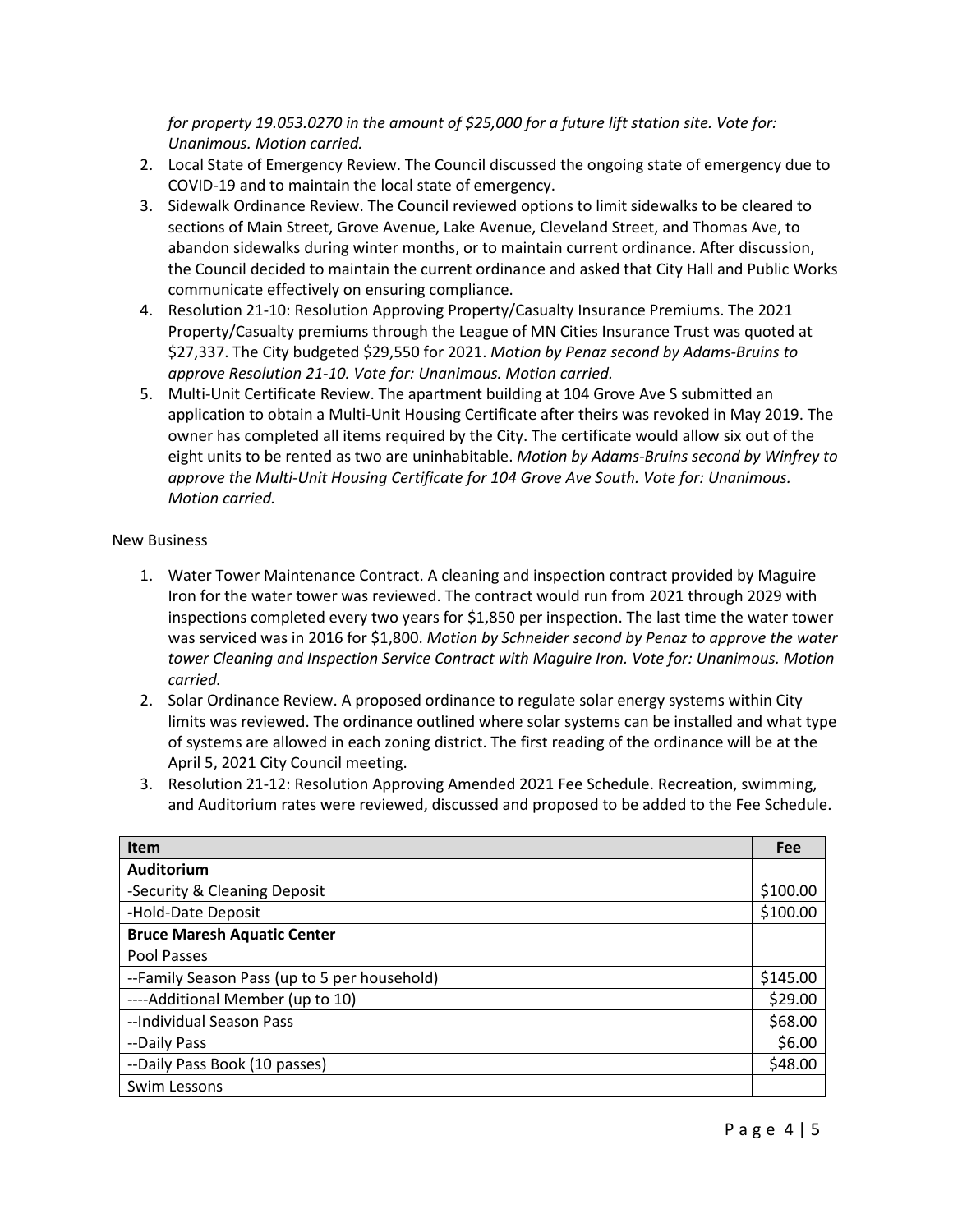| --Age 5 and up                                                                  | \$42.00  |
|---------------------------------------------------------------------------------|----------|
| --Toddler, Preschool & Ages 3-4                                                 | \$31.00  |
| --Semi-Private Lessons                                                          | \$62.00  |
| Pool Rental - 1 hour with Lifeguard for up to 20 people                         | \$120.00 |
| Party Package - 1 hour with Lifeguard for up to 20 people. Includes food/drink. | \$170.00 |
| Additional Lifeguard for Rental (per hour)                                      | \$17.00  |
| <b>Summer Recreation Program</b>                                                |          |
| <b>Summer Recreation</b>                                                        | \$60.00  |
| K-2 Baseball                                                                    | \$30.00  |
| <b>Upper Level Baseball</b>                                                     | \$120.00 |
| Football Camp                                                                   | \$10.00  |

*Motion by Winfrey second by Adams-Bruins to approve Resolution 21-12. Vote for: Unanimous. Motion carried.* 

Open Discussion

1. Discussed County Commissioner Nathan Schmalz attending the quarterly City Council meeting.

*Motion by Adams-Bruins second by Schneider to adjourn this regular meeting of the Silver Lake City Council. Vote for: Unanimous. Motion carried.*

Meeting adjourned at 9:40pm.

Seal of the City:

Jon Jerabek, Clerk/Treasurer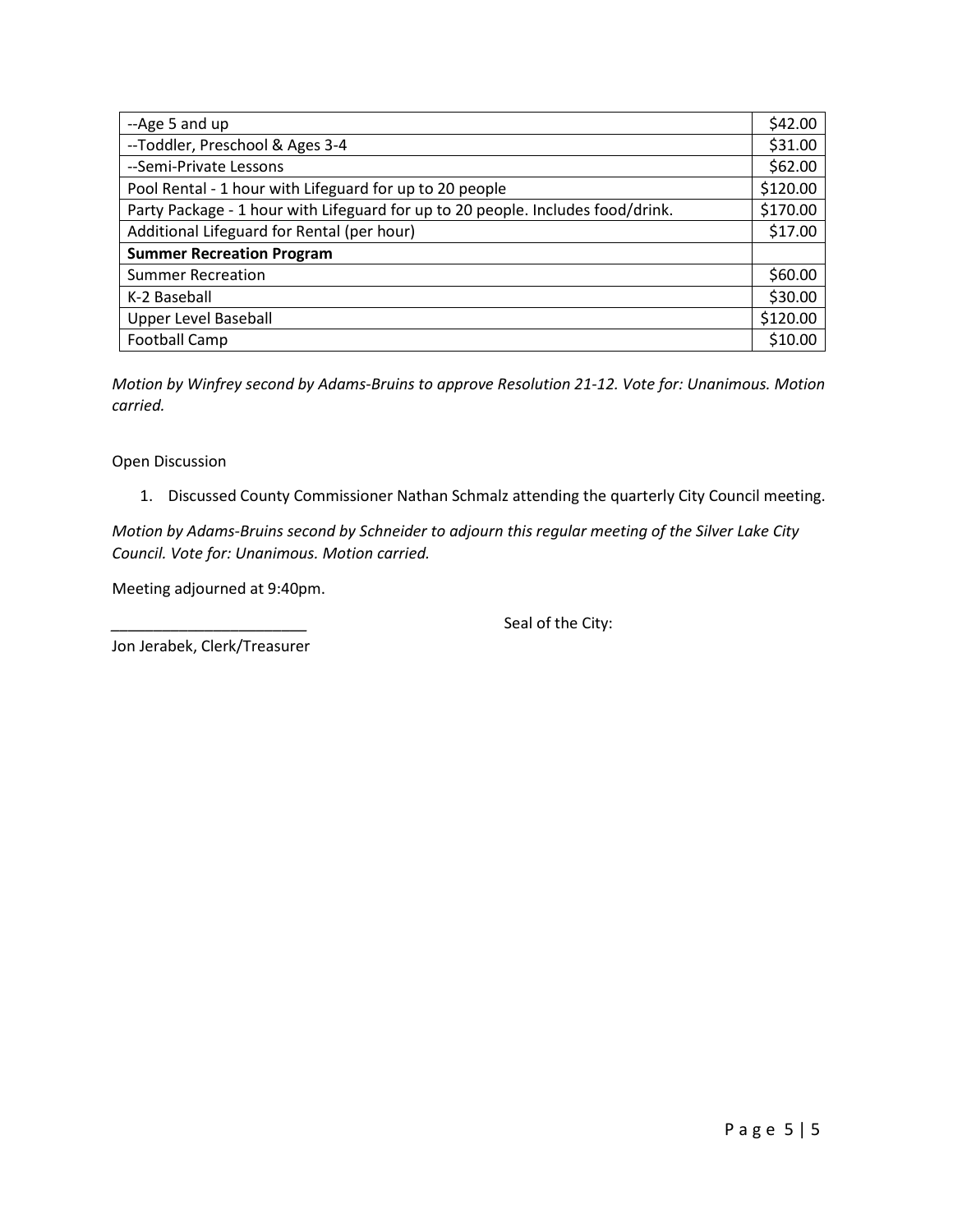# **CITY COUNCIL**

# **CITY OF SILVER LAKE** \_\_\_\_\_\_\_\_\_\_\_\_\_\_\_\_\_\_\_\_\_\_\_\_\_\_\_\_\_\_\_\_\_\_\_\_\_\_\_\_\_\_\_\_\_\_\_\_\_\_\_\_\_\_\_\_\_\_\_\_\_\_\_\_

# **RESOLUTION 21-12: RESOLUTION APPROVING AMENDED 2021 FEE SCHEDULE**

**WHEREAS,** the City of Silver Lake publishes a Fee Schedule to display various fees associated with City services, and

**WHEREAS,** the City of Silver Lake reviews its Fee Schedule from time to time, and

**WHEREAS,** the City of Silver Lake may amend or add fees to cover costs associated with each service,

**THEREFORE BE IT RESOLVED,** the City Council of the City of Silver Lake approves the amended 2021 Fee Schedule as shown in Exhibit A effective March 15, 2021.

Adopted by the City Council this 15<sup>th</sup> day of March 2021.

Bruce Bebo, Mayor

Jon Jerabek, Clerk/Treasurer

SEAL: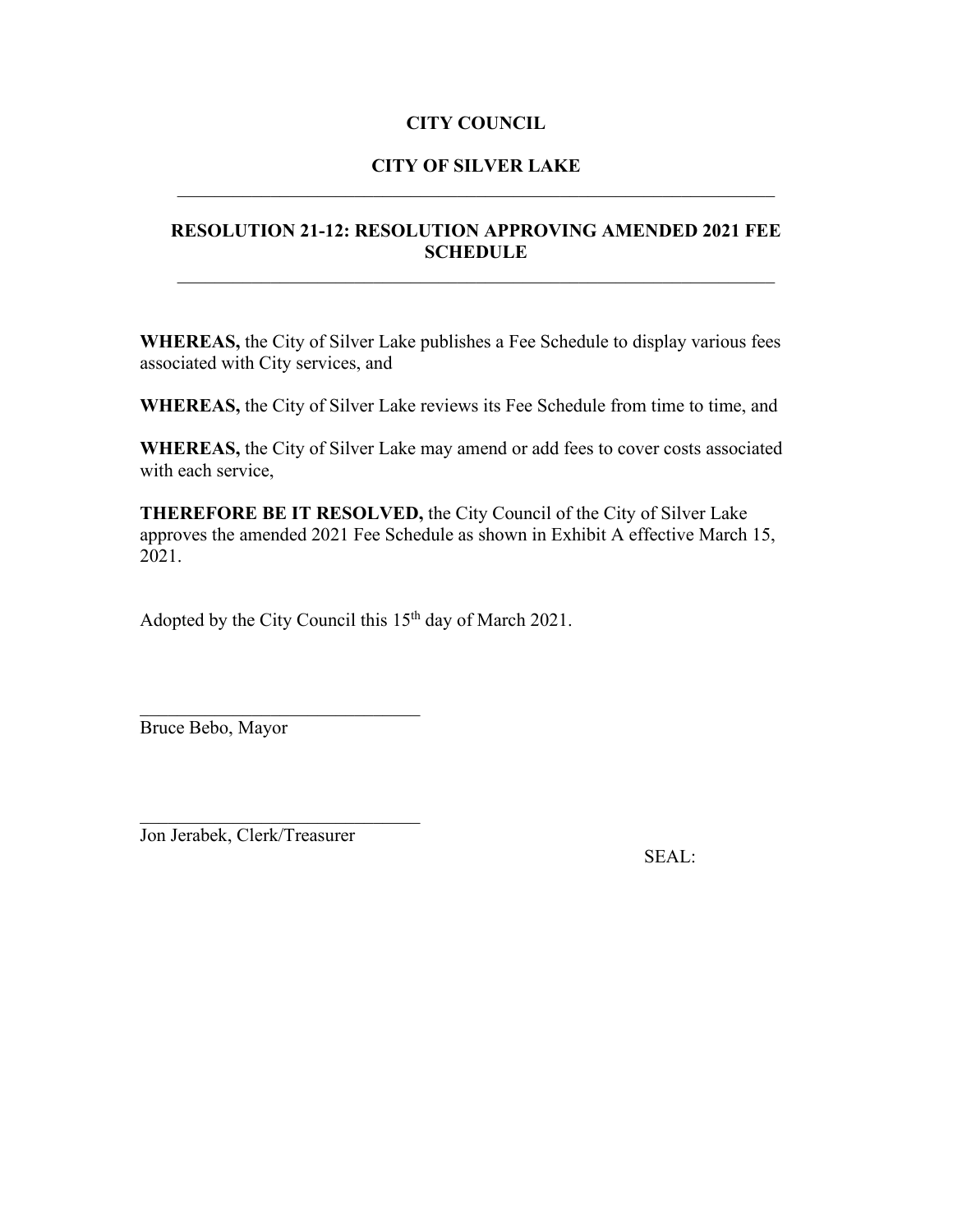# **City Of Silver Lake 2021 Fee Schedule** Exhibit A

| Photocopies and Other Misc.                                                                    | Fee                            |
|------------------------------------------------------------------------------------------------|--------------------------------|
| Copies                                                                                         | \$0.25                         |
| Send Fax (1st Page)                                                                            | \$5.00                         |
| Each Additional Page                                                                           | \$1.00                         |
| Receive Fax (1st Page)                                                                         | \$2.00                         |
| Each Additional Page                                                                           | \$0.50                         |
| Return Check fee                                                                               | \$30.00                        |
| <b>Assessment Search</b>                                                                       | \$20.00                        |
| <b>City Maps</b>                                                                               |                                |
| 8.5X11                                                                                         | free                           |
| 11X17                                                                                          | free                           |
| 24X36                                                                                          | \$5.00                         |
| Publications                                                                                   | Cost plus tax                  |
| <b>Business Licenses</b>                                                                       | Fee                            |
| Fee required at time of application. Issuance subject to Council approval. All licenses and    |                                |
| permits expire at midnight, December 31st of the license year unless otherwise noted. Fees are |                                |
| not prorated for partial terms.                                                                |                                |
| Liquor On-Sale                                                                                 | \$2,500.00                     |
| Club Liquor On Sale                                                                            | \$300.00                       |
| Liquor On-Sale (temporary per day)                                                             | \$25.00                        |
| Wine On-Sale                                                                                   | \$150.00                       |
| 3.2 Beer on-sale                                                                               | \$150.00                       |
| 3.2 Beer off-sale                                                                              | \$25.00                        |
| 3.2 Beer on-sale (temporary 1st day)                                                           | \$25.00                        |
| (each additional day)                                                                          | \$10.00                        |
| Dance/Live music                                                                               | \$25.00                        |
| <b>Transient merchants, Peddlers, Solicitors</b>                                               | Fee                            |
| per day                                                                                        | \$30.00                        |
| per week                                                                                       | \$50.00                        |
| per month                                                                                      | \$75.00                        |
| per year                                                                                       | \$200.00                       |
| Multi-Unit Housing Certificate (per unit)                                                      | \$25.00                        |
| Multi-Unit Housing Special/Re-Inspection                                                       | \$50.00                        |
| <b>Building and Zoning</b>                                                                     | Fee                            |
| <b>Building Permit</b>                                                                         | 1994 Code                      |
| General permit                                                                                 | $$50.00 + State Survey$        |
| Heating/Air Conditioning Permit                                                                | See Building Code Fee Schedule |
| Plumbing Permit                                                                                | See Building Code Fee Schedule |

Plan Review 65% of Bldg. Permit Fee Plan Review Deposit Cost of Plan Review Fee Copy of Zoning Ord. \$10.00 Copy of Subd. Ord. \$5.00 Permit Renewal (if no changes are made to original) 1/2 the original permit fee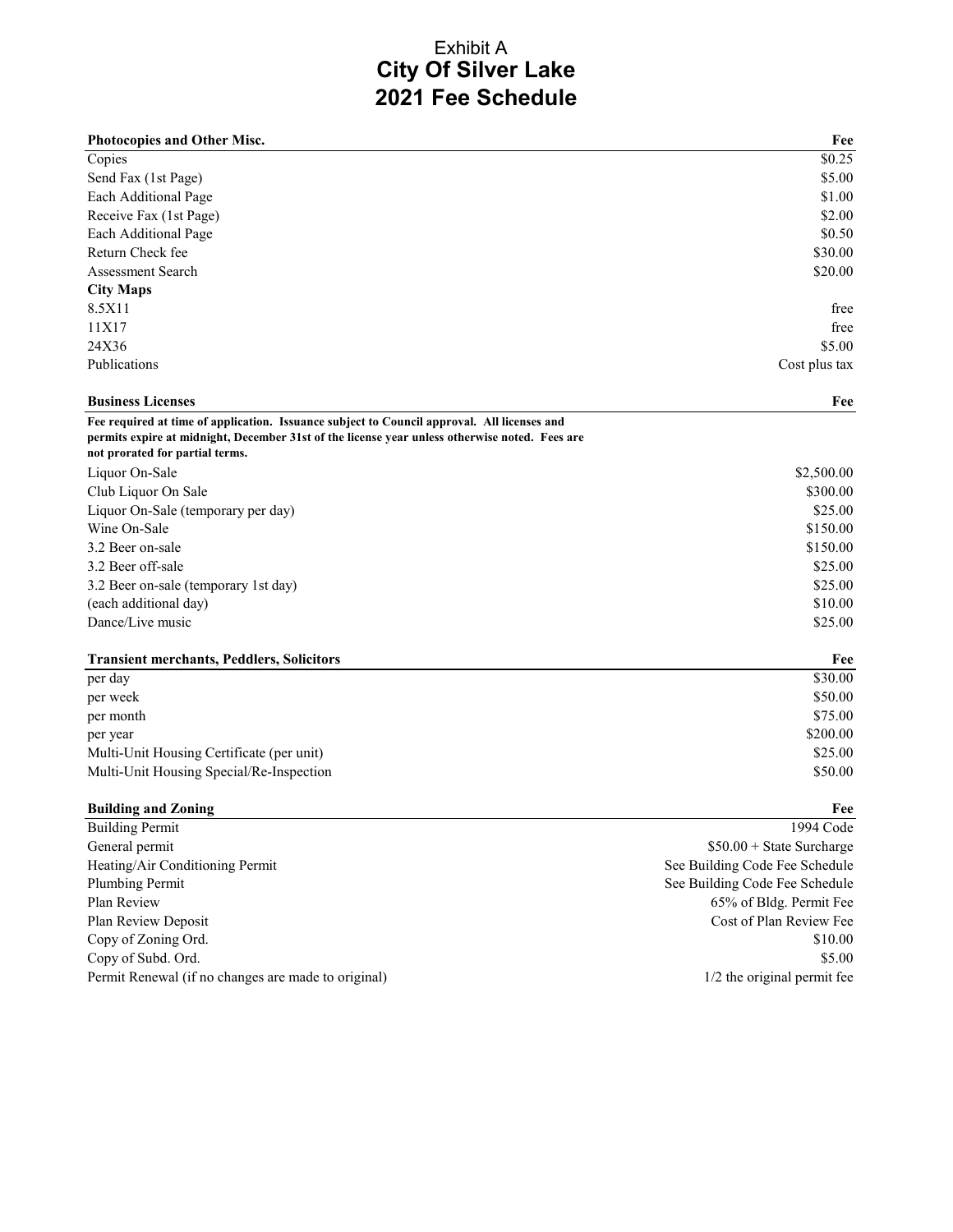| <b>Zoning and Subdivision</b>                                                                                             | Fee              |
|---------------------------------------------------------------------------------------------------------------------------|------------------|
| Fees collected at the time application is submitted for City review. Fees cover the cost of staff                         |                  |
| time, office supplies, telephone calls, etc. Additional fees or deposits against out of pocket costs                      |                  |
| by the City may also apply. Refund of fee less 50% if applicatin is withdrawn a minimum of<br>two weeks prior to meeting. |                  |
| Appeals                                                                                                                   | no charge        |
|                                                                                                                           | \$150.00         |
| Conditional Use Permit Application                                                                                        | \$150.00         |
| Rezoning/Amendment application                                                                                            |                  |
| Variance Application                                                                                                      | \$150.00         |
| Prelininary Plat:                                                                                                         |                  |
| a) Initial Application                                                                                                    | \$100.00         |
| (plus per lot fee)                                                                                                        | \$5.00           |
| b) Reapplication                                                                                                          | \$50.00          |
| Final Plat:                                                                                                               |                  |
| a) Initial Application                                                                                                    | \$50.00          |
| (plus per lot fee)                                                                                                        | \$2.50           |
| b) Reapplication                                                                                                          | \$25.00          |
| Replat:                                                                                                                   |                  |
| a) Initial Application                                                                                                    | \$50.00          |
| b) Reapplication                                                                                                          | \$25.00          |
| Minor Subdivision:                                                                                                        |                  |
| a) Initial Application                                                                                                    | \$50.00          |
| b) Reapplication                                                                                                          | \$25.00          |
| <b>Annexation Petition</b>                                                                                                | \$500.00         |
| Water, Sewer Storm Sewer Utility:                                                                                         | Fee              |
| Billed Monthly. Sales tax charged on commercial accounts. Past due accounts subject to a                                  |                  |
| penalty.                                                                                                                  |                  |
| Water Base Charge (monthly)                                                                                               | \$14.00          |
| Water Usage Charge (per 1,000 gals.)                                                                                      | \$8.50           |
| State testing fee (monthly) State Mandated                                                                                | \$0.81           |
| Sewer Base Charge (monthly)                                                                                               | \$14.00          |
| Sewer Usage Charge (per 1,000 gals.)                                                                                      | \$10.50          |
| Sewer hook-up (initial unit)                                                                                              | \$2,500.00       |
| (Each additional multi family unit)                                                                                       | \$500.00         |
| Water meter (including remote)                                                                                            | City Cost $+5\%$ |
| Water hook-up (initial unit)                                                                                              | \$2,500.00       |
| (additional units)                                                                                                        | \$500.00         |
| Water turn on Charge                                                                                                      | \$50.00          |
| Water turn off Charge                                                                                                     | \$50.00          |
| Monthly late penalties                                                                                                    | 5.00%            |
| Certify to taxes                                                                                                          | 30.00%           |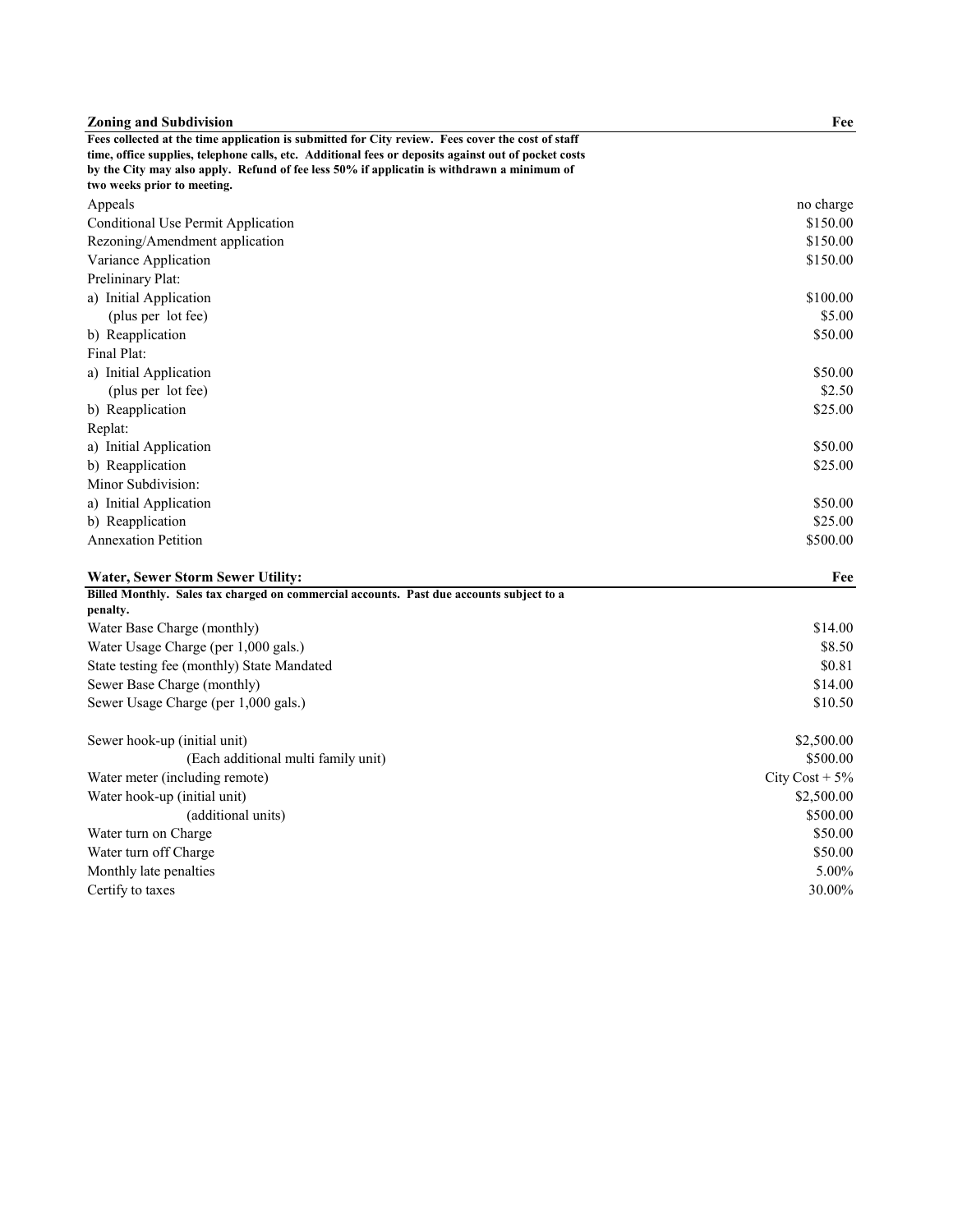#### Storm Water Utility REF Rate x Basic System Rate (\$6.00)=Monthly SWU Fee

| Classification | Land Use                                                                                    | REF Rate |
|----------------|---------------------------------------------------------------------------------------------|----------|
|                | <b>Residential Lots</b>                                                                     |          |
| 1              | Apartment Units                                                                             |          |
|                | $apartment - (each unit) \dots \dots \dots \dots \dots \dots \dots \dots \dots \dots \dots$ |          |
|                | or to apartment owner based upon                                                            |          |
|                | non-residential square footage below                                                        |          |
| 2              | Single Family Residential  1.0                                                              |          |
| 3              |                                                                                             |          |
| 4              | Four Plex (each unit). $\ldots$ . 0.5                                                       |          |
| 5              | Single Family Manufactured Home                                                             |          |
|                | in Manufactured Housing Park  0.25                                                          |          |
|                | <b>Non-Residential Lots</b>                                                                 |          |
| 6              | up to $7,000$ square feet                                                                   | 2.0      |
| 7              | 7,001 to 14,520 square feet                                                                 | 3.0      |
| g              | 14,521 to $43,560$ square feet                                                              | 4.0      |
| 9              | 43,560 to 87,160 square feet                                                                | 8.0      |
| 10             | 87,161 to 174,240 square feet                                                               | 12.0     |
| 11             |                                                                                             | 16.0     |
| 12             | Vacant Lot (no structures/no hard surface).                                                 | 0.0      |

| <b>Ambulance Service</b>                             | Fee                |
|------------------------------------------------------|--------------------|
| Base Charge (Normal)                                 | \$900.00           |
| Base Charge (Accident Response)                      | \$900.00           |
| Mileage (per loaded mile)                            | \$18.00            |
| Supplies                                             | \$0.00             |
| Ambulance Report each (one provided free to patient) | \$5.00             |
| Advanced Life Support (ALS) Intercept                | Varies by provider |

#### **Police Services Fee**

| Special Police Services (public dance protection) | \$45/hour for each officer |
|---------------------------------------------------|----------------------------|
| Police Reports                                    | \$5.00                     |

| <b>Public Works Department</b>                        | Fee      |
|-------------------------------------------------------|----------|
| Labor & Equipment (per hour) ie. Snow removal/cleanup | \$100.00 |
| Administrative Fee (Billing)                          | \$25.00  |
| Administrative Fee (Assessment Prep)                  | \$25.00  |
| <b>Street Opening Permit</b>                          | \$300.00 |
| Auditorium                                            | Fee      |

| Lower Level                                            | \$250.00 |
|--------------------------------------------------------|----------|
| Upper Level (Kitchen Included)                         | \$250.00 |
| Upper Level with Bar Open (Kitchen Included)           | \$300.00 |
| Wedding Reception - Includes rental of entire facility | \$450.00 |
| Extra Day for Decoration (Day prior to Event)          | \$75.00  |
| Extra Day for Clean-up (Day after Event)               | \$75.00  |
| Bartender (per hour)                                   | \$20.00  |
| Security & Cleaning Deposit                            | \$100.00 |
| Hold-Date Deposit                                      | \$100.00 |
|                                                        |          |

# **Fee**<br>Varies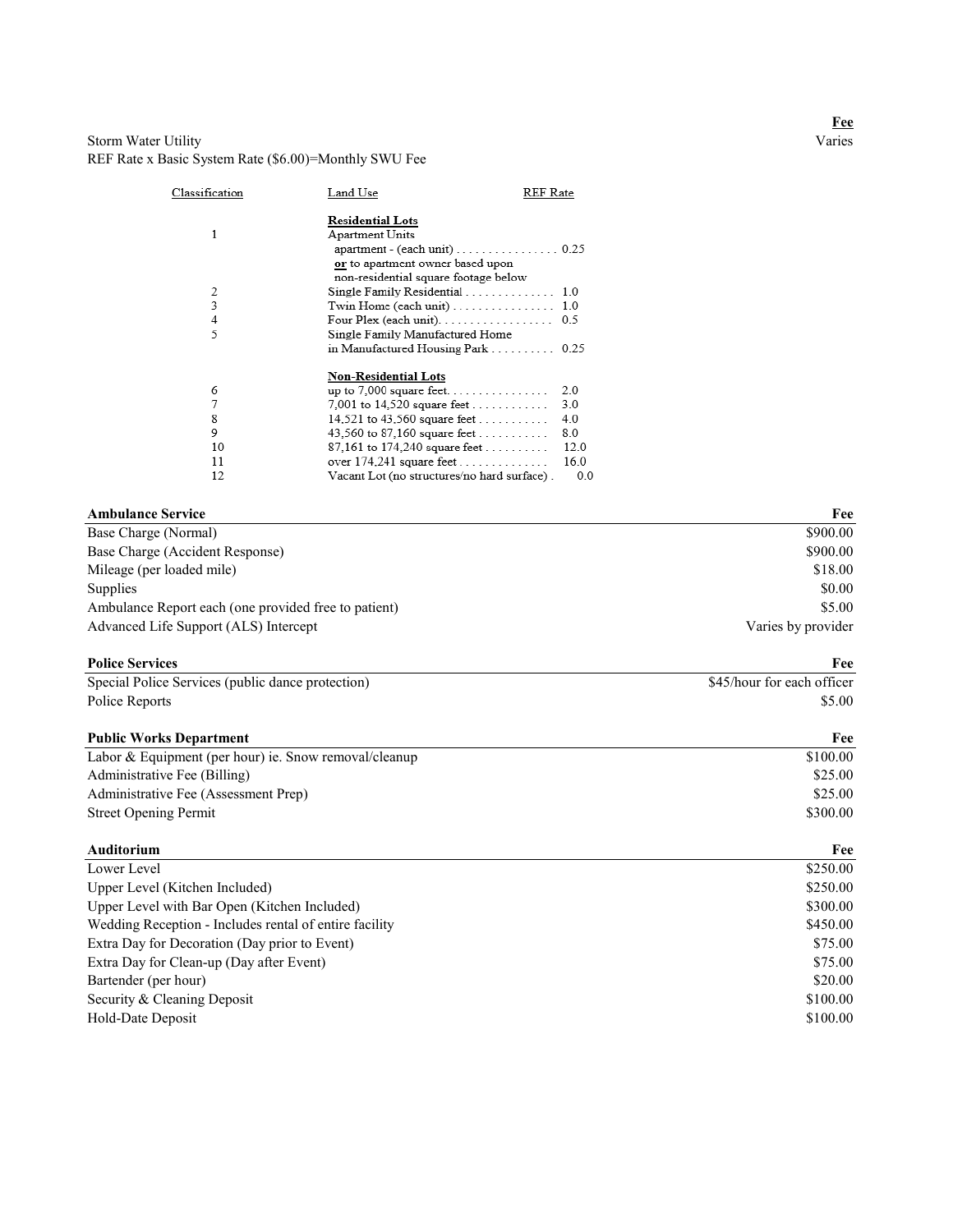| <b>Bruce Maresh Aquatic Center</b>                                              | Fee      |
|---------------------------------------------------------------------------------|----------|
| Pool Passes                                                                     |          |
| --Family Season Pass (up to 5 per household)                                    | \$145.00 |
| ----Additional Member (up to 10)                                                | \$29.00  |
| --Individual Season Pass                                                        | \$68.00  |
| --Daily Pass                                                                    | \$6.00   |
| --Daily Pass Book (10 passes)                                                   | \$48.00  |
| Swim Lessons                                                                    |          |
| $-A$ ge 5 and up                                                                | \$42.00  |
| --Toddler, Preschool & Ages 3-4                                                 | \$31.00  |
| --Semi-Private Lessons                                                          | \$62.00  |
| Pool Rental - 1 hour with Lifeguard for up to 20 people                         | \$120.00 |
| Party Package - 1 hour with Lifeguard for up to 20 people. Includes food/drink. | \$170.00 |
| Additional Lifeguard for Rental (per hour)                                      | \$17.00  |
| <b>Summer Recreation Program</b>                                                | Fee      |
| <b>Summer Recreation</b>                                                        | \$60.00  |

| \$60.00  |
|----------|
| \$30.00  |
| \$120.00 |
| \$10.00  |
|          |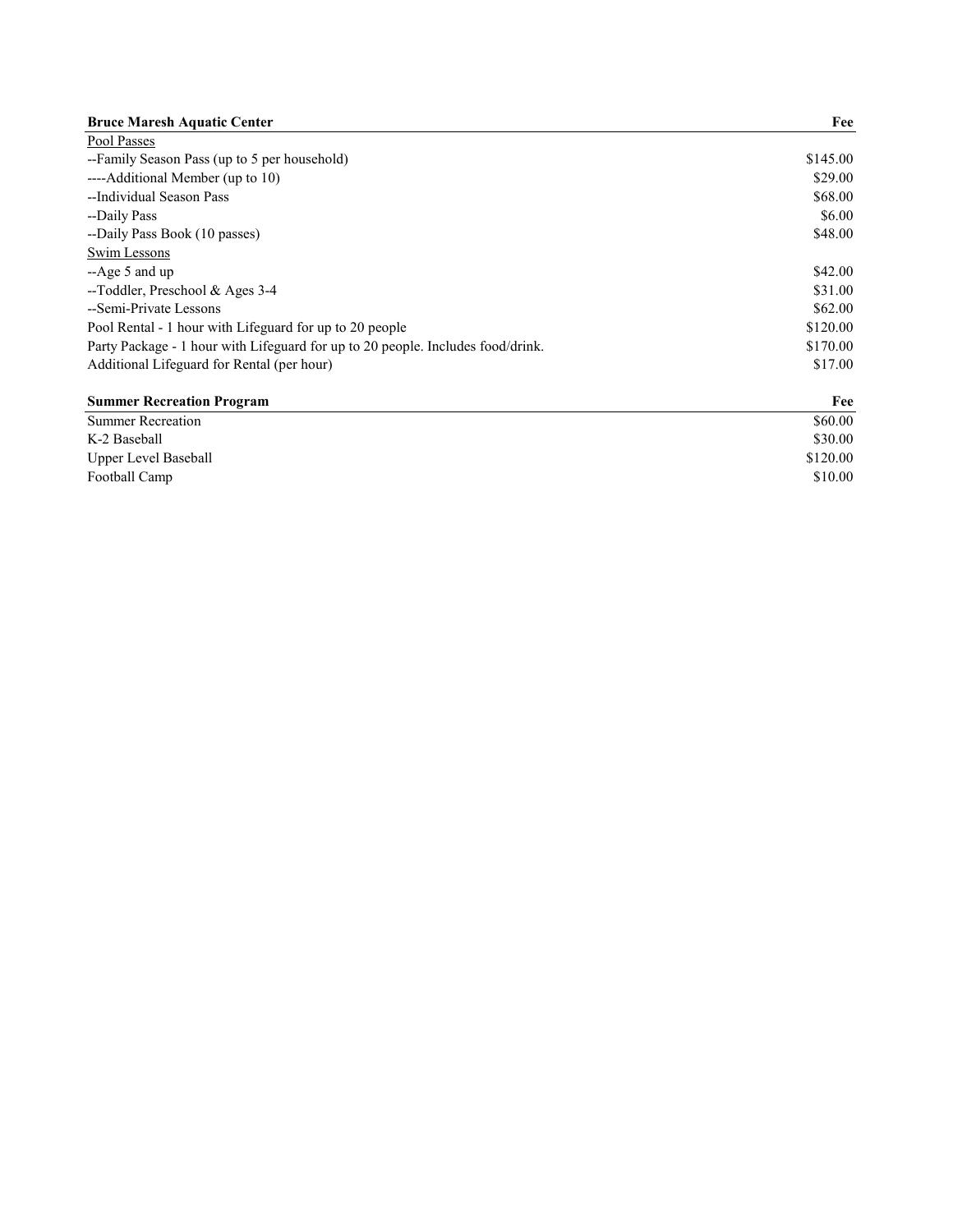# **CITY COUNCIL**

# **CITY OF SILVER LAKE** \_\_\_\_\_\_\_\_\_\_\_\_\_\_\_\_\_\_\_\_\_\_\_\_\_\_\_\_\_\_\_\_\_\_\_\_\_\_\_\_\_\_\_\_\_\_\_\_\_\_\_\_\_\_\_\_\_\_\_\_\_\_\_\_

### **RESOLUTION 21-13: RESOLUTION AUTHORIZING TRANSFER FROM AUDITORIUM FUND TO MUNICIPAL LIQUOR FUND**

**WHEREAS**, the Municipal Liquor Store held an event at the Auditorium on February 21, 2021 due to COVID-19 capacity restrictions at the Municipal Liquor Store, and

**WHEREAS**, the total sales deposit for the event was \$1,703.00, and

**WHEREAS**, the total cost of goods sold at the event was \$369.29, and

**WHEREAS**, the rental cost of the Upper Level of the Auditorium with bar open is \$300,

**THEREFORE, BE IT RESOLVED**, by the Council of the City of Silver Lake, McLeod County, Minnesota, that the following transfer be completed.

| <b>Transfer From</b>     | Transfer To     | Amount     |
|--------------------------|-----------------|------------|
| $101-45181$ (Auditorium) | 610-49750 (MLS) | \$1,033.71 |

Adopted by the Council this  $15<sup>th</sup>$  day of March 2021.

Bruce Bebo, Mayor

Seal of The City:

Jon Jerabek, Clerk/Treasurer

 $\mathcal{L}_\text{max}$  , where  $\mathcal{L}_\text{max}$  , we are the set of the set of the set of the set of the set of the set of the set of the set of the set of the set of the set of the set of the set of the set of the set of the set of